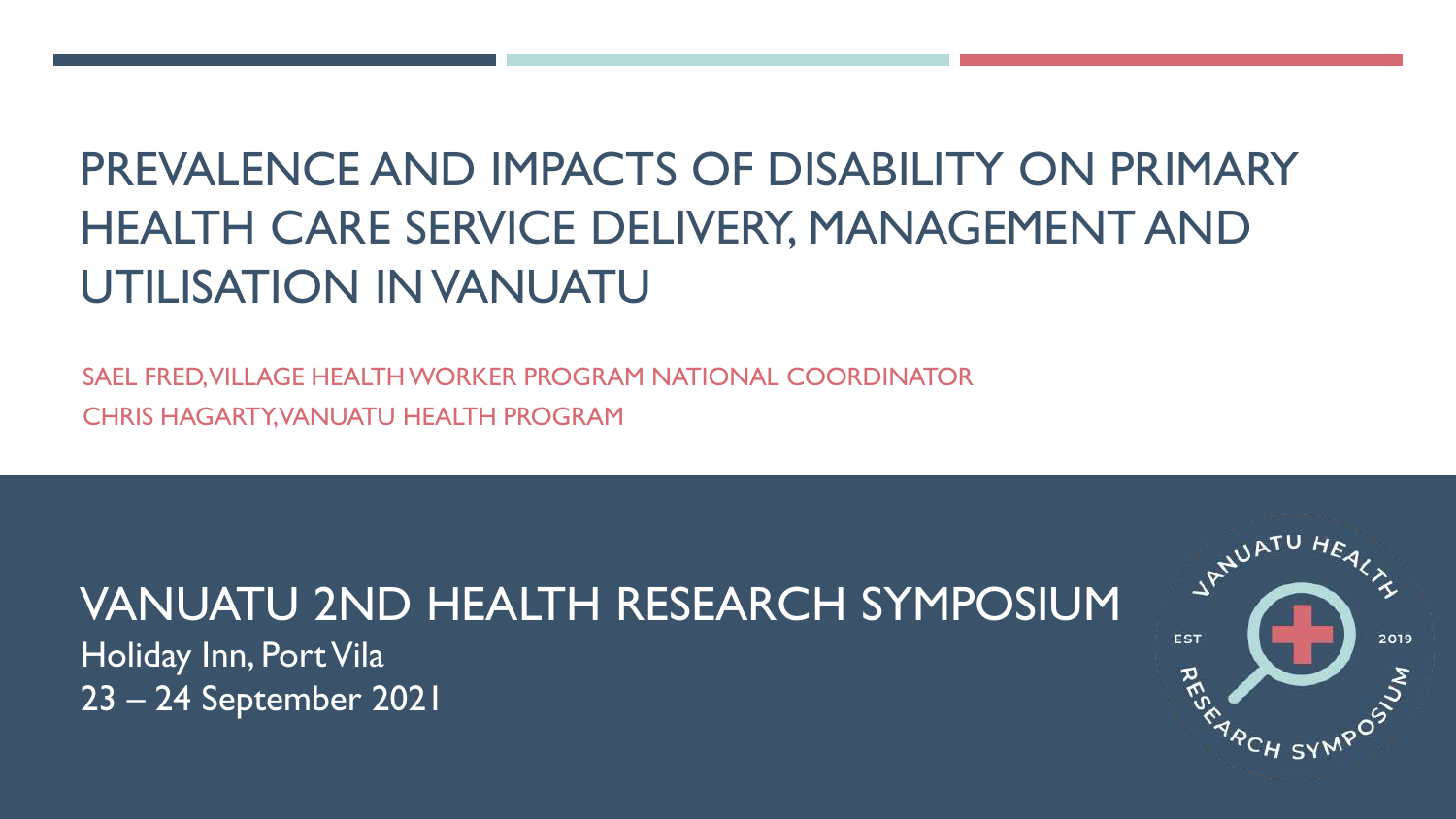### INTRODUCTION

- Vanuatu Health Sector Strategy 2021-2030 commits to strengthened Primary Health Care
- *Ensure all people of Vanuatu who need health services receive them, including women, youth, the elderly and vulnerable groups … such as people with disabilities*
- Globally, people with disabilities are often excluded from societal participation, and generally have poor access to health and rehabilitative care.



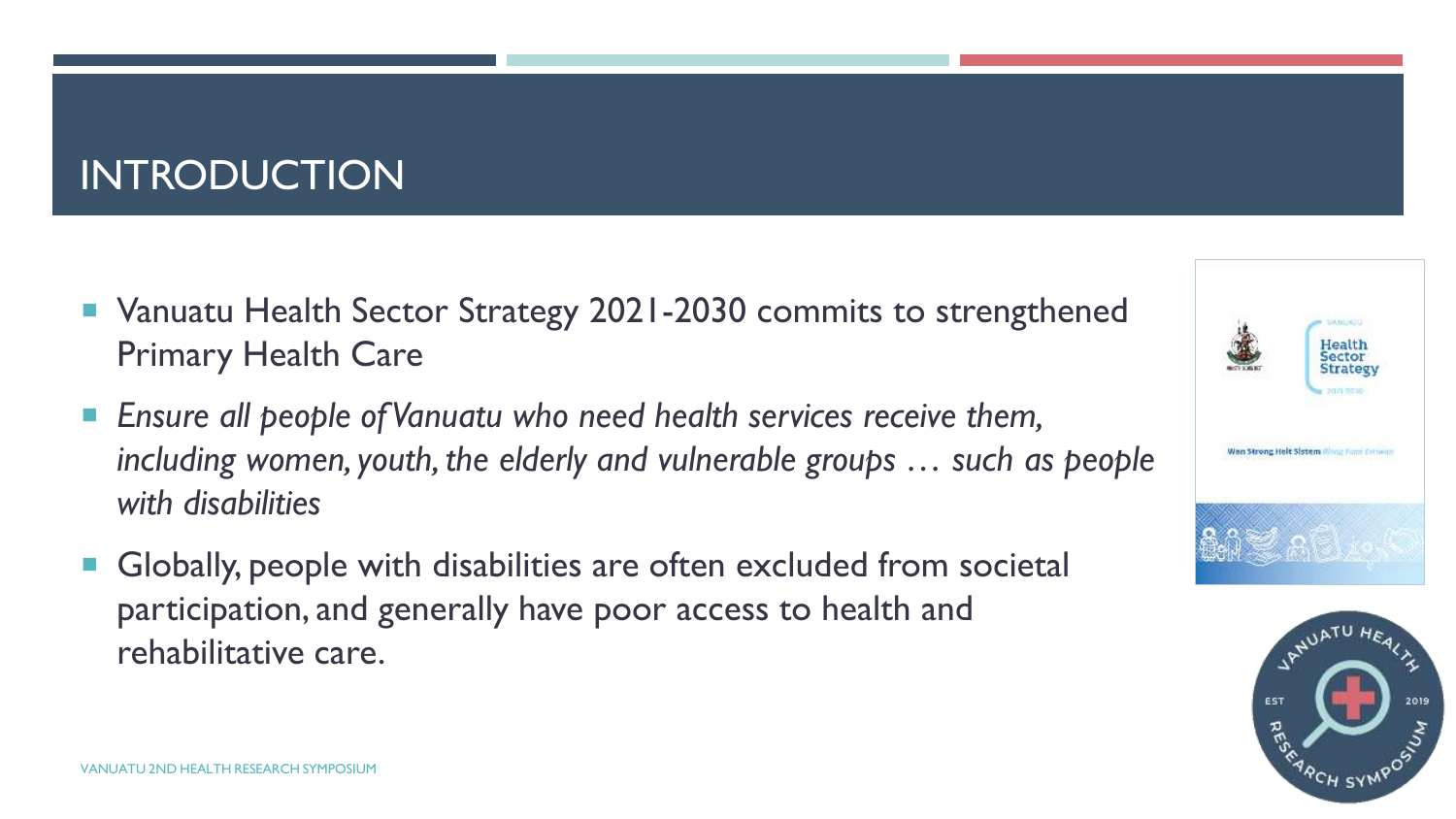### INTRODUCTION

■ In 2018, a national Village Health Worker Program (VHWP) Evaluation Survey sought to better understand the impact of disability at the community-care level.

#### **Research Aim:**

 To determine the prevalence and impact of disability amongst community-level health service providers, managers and users, to inform primary health care system planning and resourcing in Vanuatu.

#### **Research Questions:**

- To what extent can people with disabilities access health and rehabilitative services at the community-care level in of Vanuatu?
- How does disability impact on health service users, managers and providers?

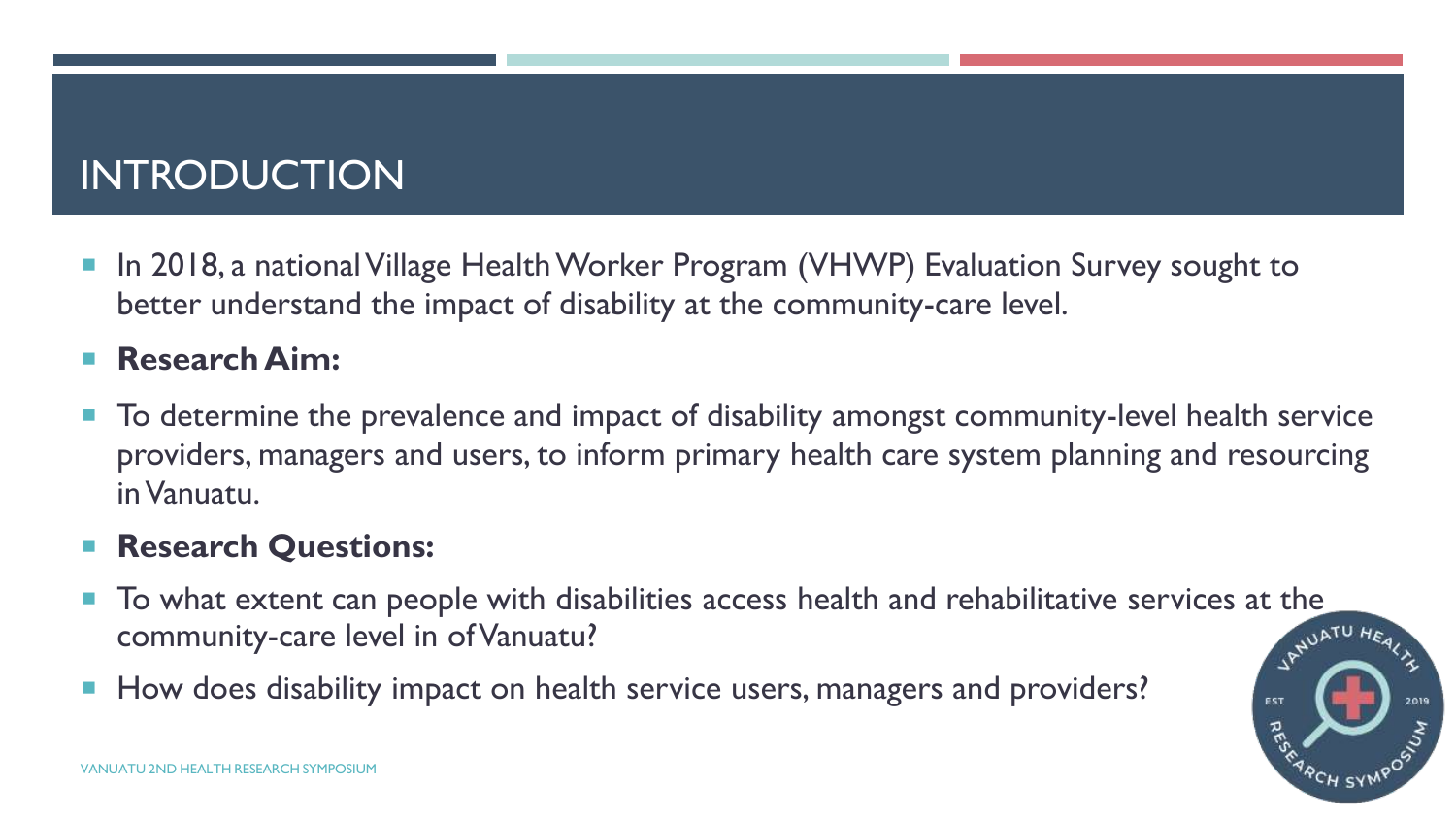#### METHODS: sampling and operations

- **VHWP Evaluation Survey conducted Oct-**Dec 2018; all provinces.
- 4 Survey Teams: 2 Surveyors; 1 Zone or Area Nurse; 1 VHWP officer.
- **Statistically representative, random sample** of 67% Aid Posts.
- $\blacksquare$  >1500 respondents (VHWs, APCs, Supervisors, Chiefs, community).
- **Digital survey instruments (KoBo Collect)** developed, translated and pre-tested.



| <b>Respondents: Confidence Level 95%   Error Margin</b> |             |     |
|---------------------------------------------------------|-------------|-----|
| <b>Aid Posts</b>                                        | 124         | 5.2 |
| <b>VHWs</b>                                             | $ $ $ $ $ $ | 5.8 |
| Zone / Area Nurse                                       | 108         | 6.2 |
| Chief                                                   | 118         | 5.6 |
| <b>APC Representative</b>                               | $ $  4      | 5.8 |
| Community                                               | 1,392       | 2.6 |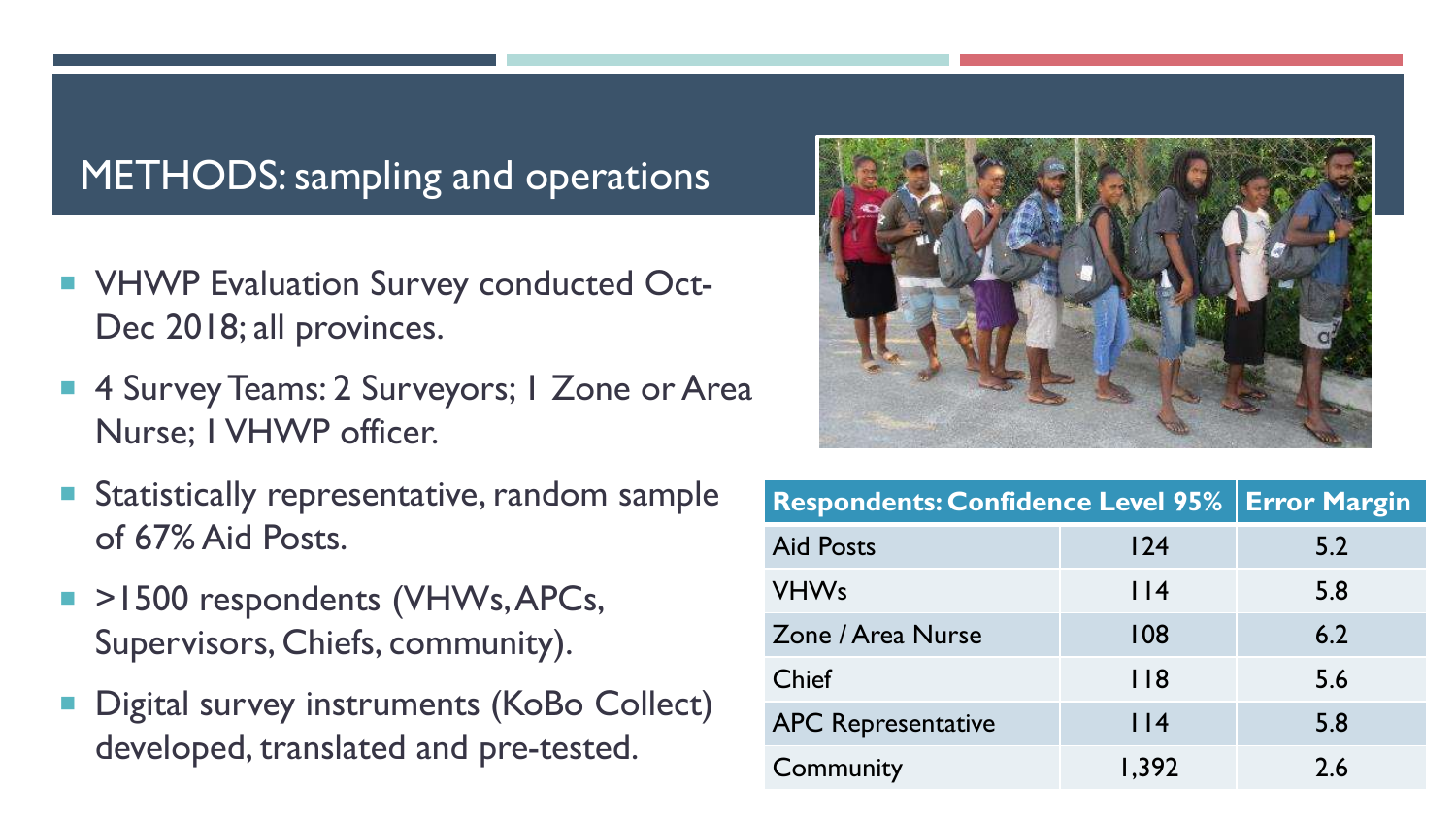### METHODS: survey instrument

- *Washington Group Questions on Functioning*; reported difficulties with:
	- Seeing; hearing; communicating; mobility and movement; self-care; remembering & concentrating; learning new things.
	- For each function, respondents confirm whether they have: 'No Difficulty', 'Some Difficulty', 'A Lot of Difficulty', or whether they 'Cannot Perform the Function'.
- Internationally recognised tool. Developed, tested and adopted by the Washington Group on Disability Statistics: based on WHO's International Classification of Functioning, Disability, and Health (ICF).
- **Phenopsist 10 Set 20 and 3 and 3 and 3 and 2 and Freed And Used for national survey suby Phenomenon Survey suby** the VNSO and other organisations. Recommended and provided by the Disability Desk within the MoJCS.

2019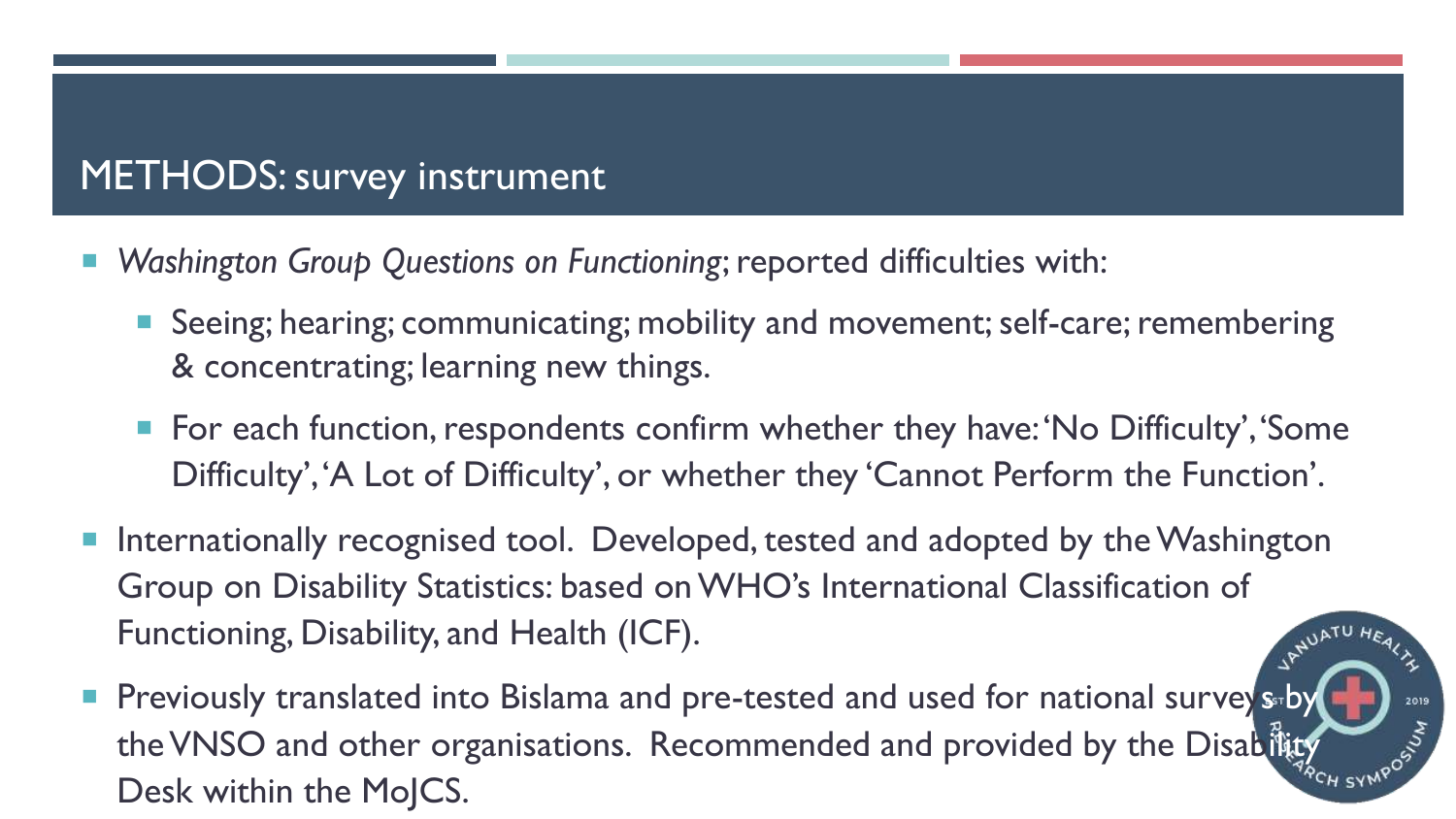#### RESULTS: overall responses

- 45.3 58.3% respondents reported to experience 'some difficulty' or 'a lot of difficulty' across at least one of the functional domains.
- No respondents reported that they 'cannot perform' any of the functions identified in the questions.

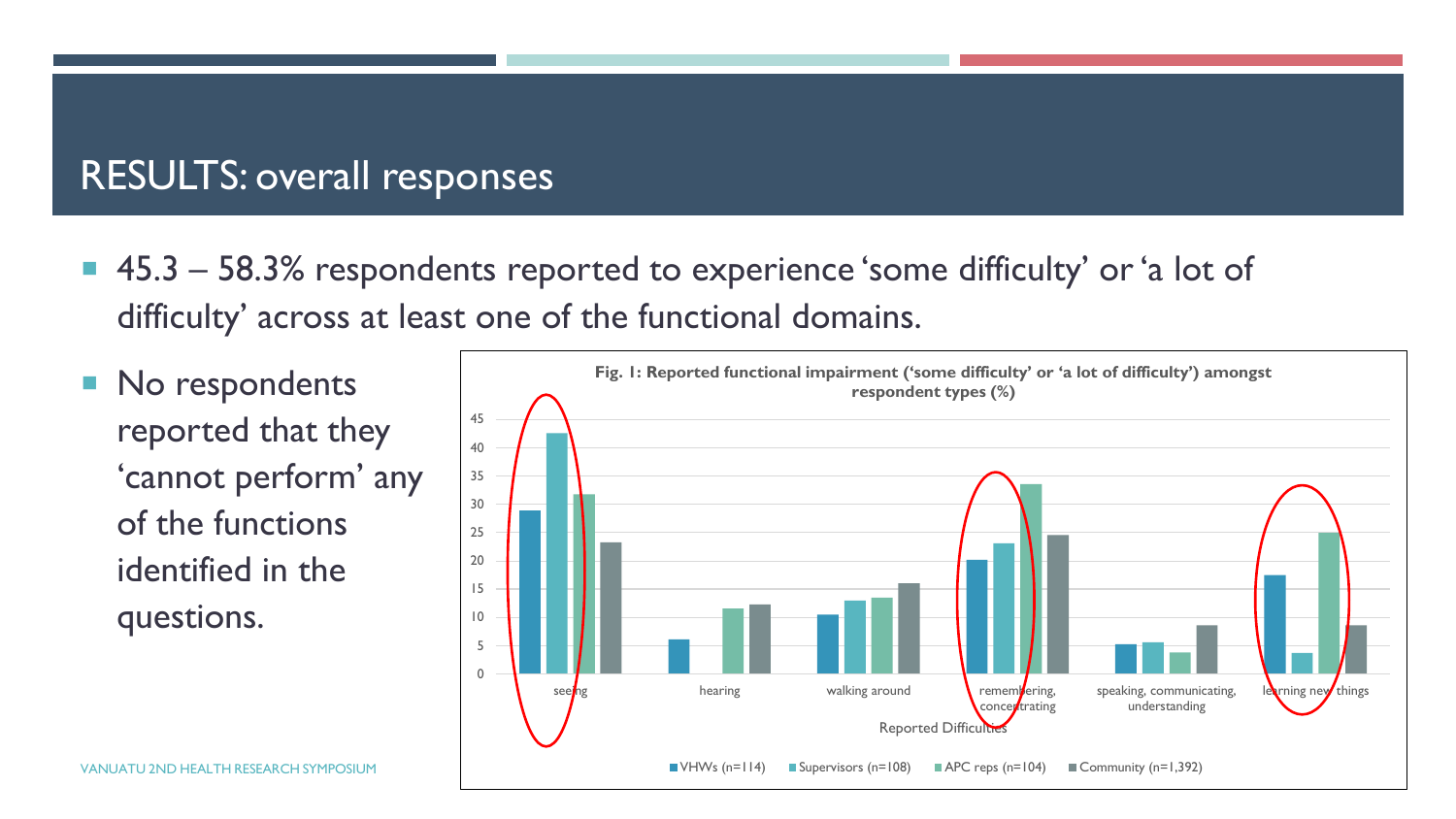## RESULTS: reported functional impairment

**1/5 VHWs have difficulty** remembering or learning new things

1/10 VHWs have difficulty moving around

more than 1/5 have difficulty seeing, including some when wearing glasses

#### $N = 124$ : Potential impact:

 Effectiveness of training; delivery of outreach; following guidelines; fine motor clinical function



- $N = 108$ : 36-55 yrs (many near retirement)
- Potential impact: quality of support; reaching Aid Posts (24% accessed by walking)





- $N = 114$ : Potential impact:
- Effective management of Aid Post and VHW

| 1/4 community members have difficulty<br>seeing, including some wearing glasses |  |
|---------------------------------------------------------------------------------|--|
| 1/3 community members have difficulty<br>remembering or concentrating           |  |
| 1/6 community members have difficulty<br>moving around                          |  |

- $\blacksquare$  N = 1392: Potential impact:
- Following clinical/health promotion advice; reaching/accessing Aid Post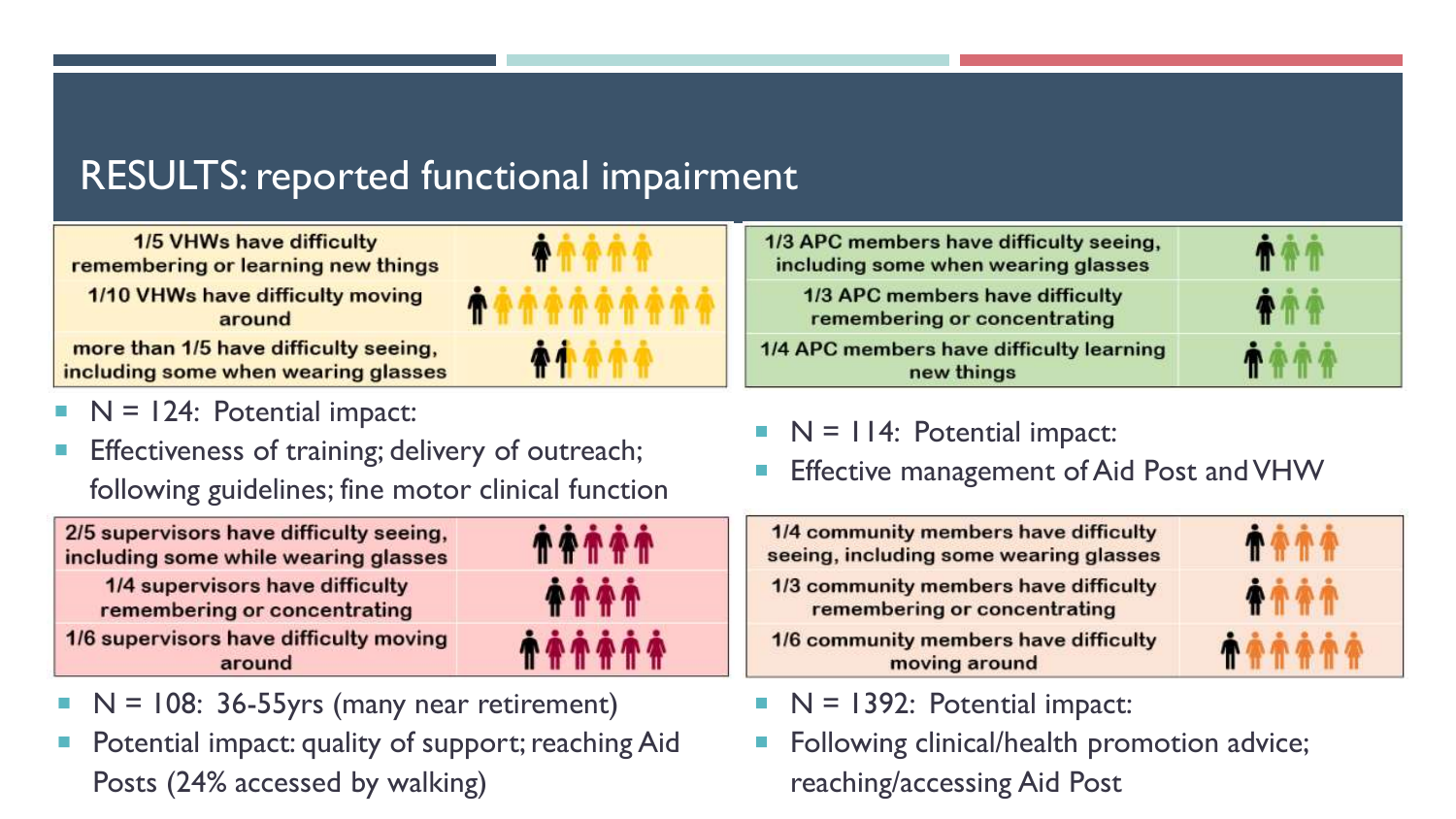### RESULTS: reported disability at Aid Posts

- At 110 Aid Posts, 61 female and 74 male clients with disabilities were seen in 30 days prior to Survey (3.8% of reported client load of 3,549). **VHWs reporting how often they see**
- **VHWs reported seeing a person with disabilities:** 
	- 'never' (60%)
	- 'only one or more per year' (40%).
- Disconnect: low levels of people with disabilities accessing Aid Posts and self reported functional impairment:
	- Poor accessibility of Aid Posts?
	- Limited ability of VHWs to recognise disability?
	- VANUATU 2ND HEALTH RESEARCH SYMPOSIUM Lack of community acceptance/support for people with disabilities to access services?



JANUATU HEAL

2019

EST

**RES**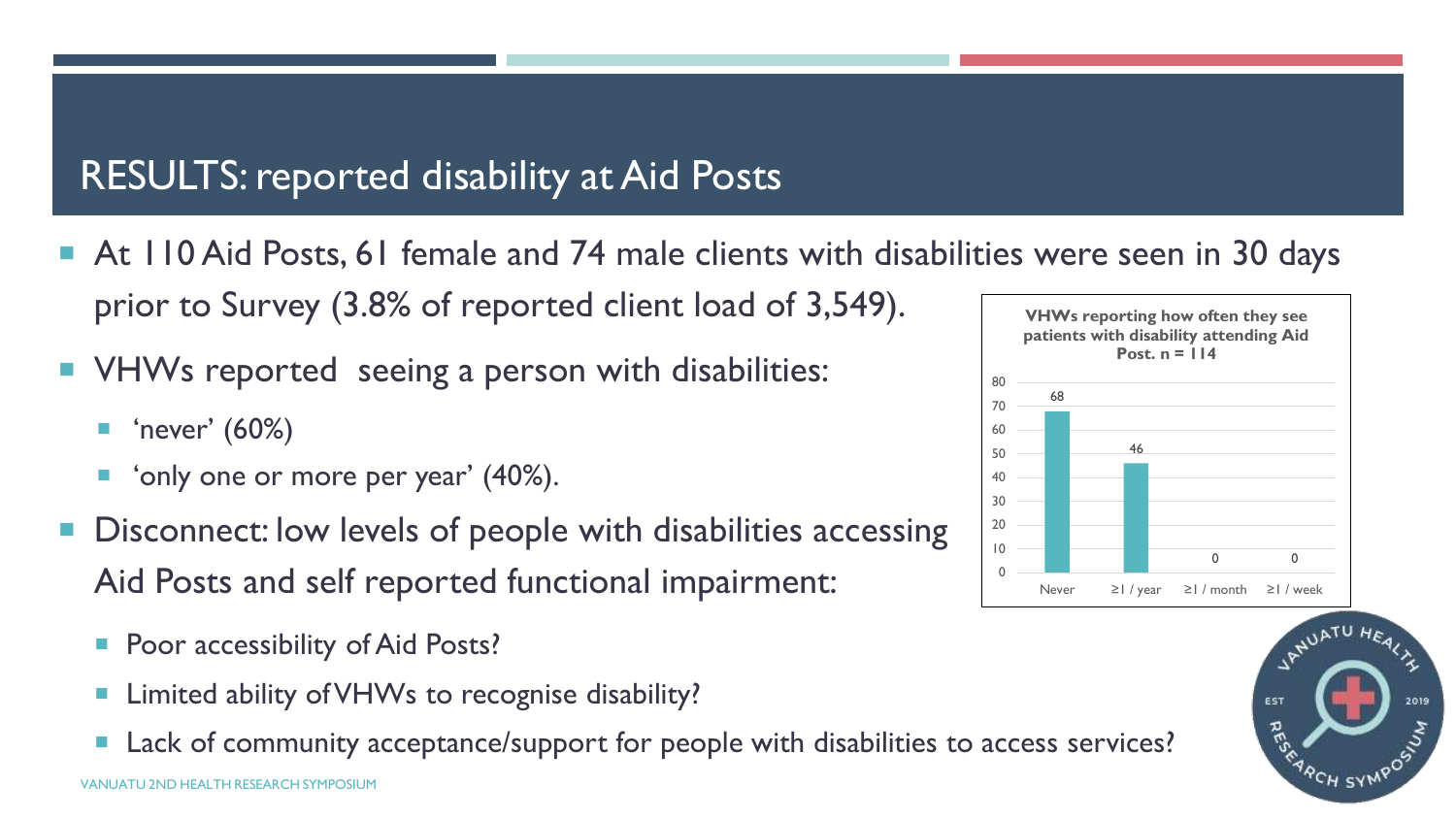#### **DISCUSSION**

- Mild-moderate functional impairment noted in all respondent groups (VHWs, nurse supervisors, APC representatives, communities).
- Vision impairment (23.3 42.6%); impaired ability to move around (10.5 16.0%); difficulty remembering or concentrating (20.2 - 33.6%).
- Has relevance to VHWP and Primary Health Care service planning. May indicate need for:
	- Alternative training models which are accessible to HWs' learning needs/capacities.
	- Training and support for recognition and response to disability care needs.
	- Equipment needs for: HWs (lighting, eyewear, mobility aids); clients (mobility, hearing, visual aids; rehab equipment).
	- Supporting supervisory arrangements for mobility and transport; devolution of supervisory responsibilities.
	- Supporting community structures (with Health Committees) to support access and referral for people with disabilities.
- Sampling would suggest similar levels of functional impairment at higher-levels of PHC system.
	- Further investigation is needed, but MOH must not delay action to improve support to HWs and to clients with disabilities. We also a set of the set of the set of the set of the set of the set of the set of the set of the set of the set of the set of the set of the set of the set of the set of the set of the set of the set of the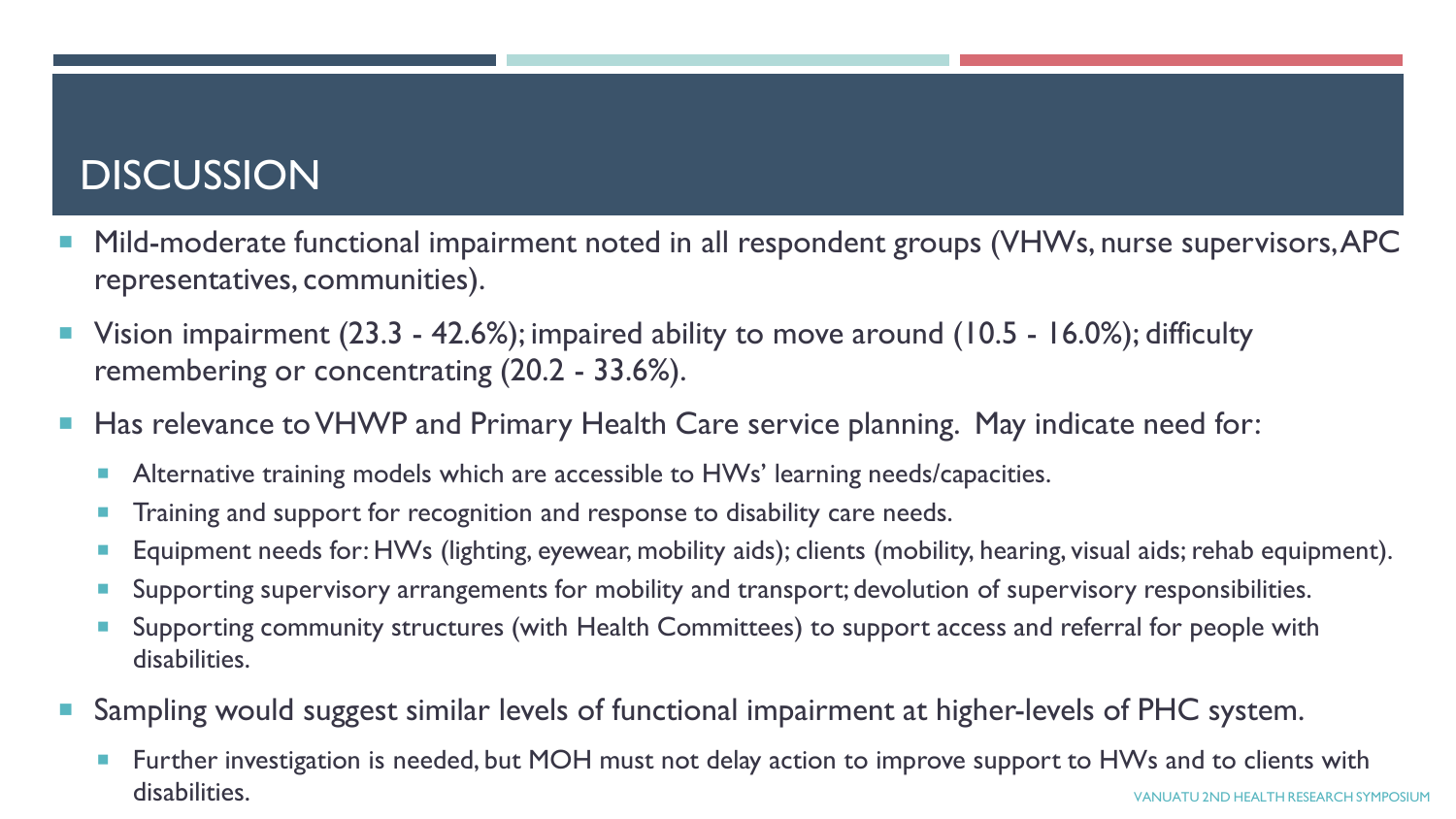## RECOMMENDATIONS / IMPLICATIONS

- To meet renewed commitment to strengthened Primary Health Care 'For All', action and resources needed to deliver appropriate mainstream and specialised health care services to people with disabilities:
	- Strengthen accessibility of mainstream health services to people with disabilities
	- 2. Strengthen disability-specific health services
	- 3. Strengthen data and evidence for system planning and response
	- Ensure disability accessible training and resources
- A detailed report is available to articulate actions to each of these recommendations.